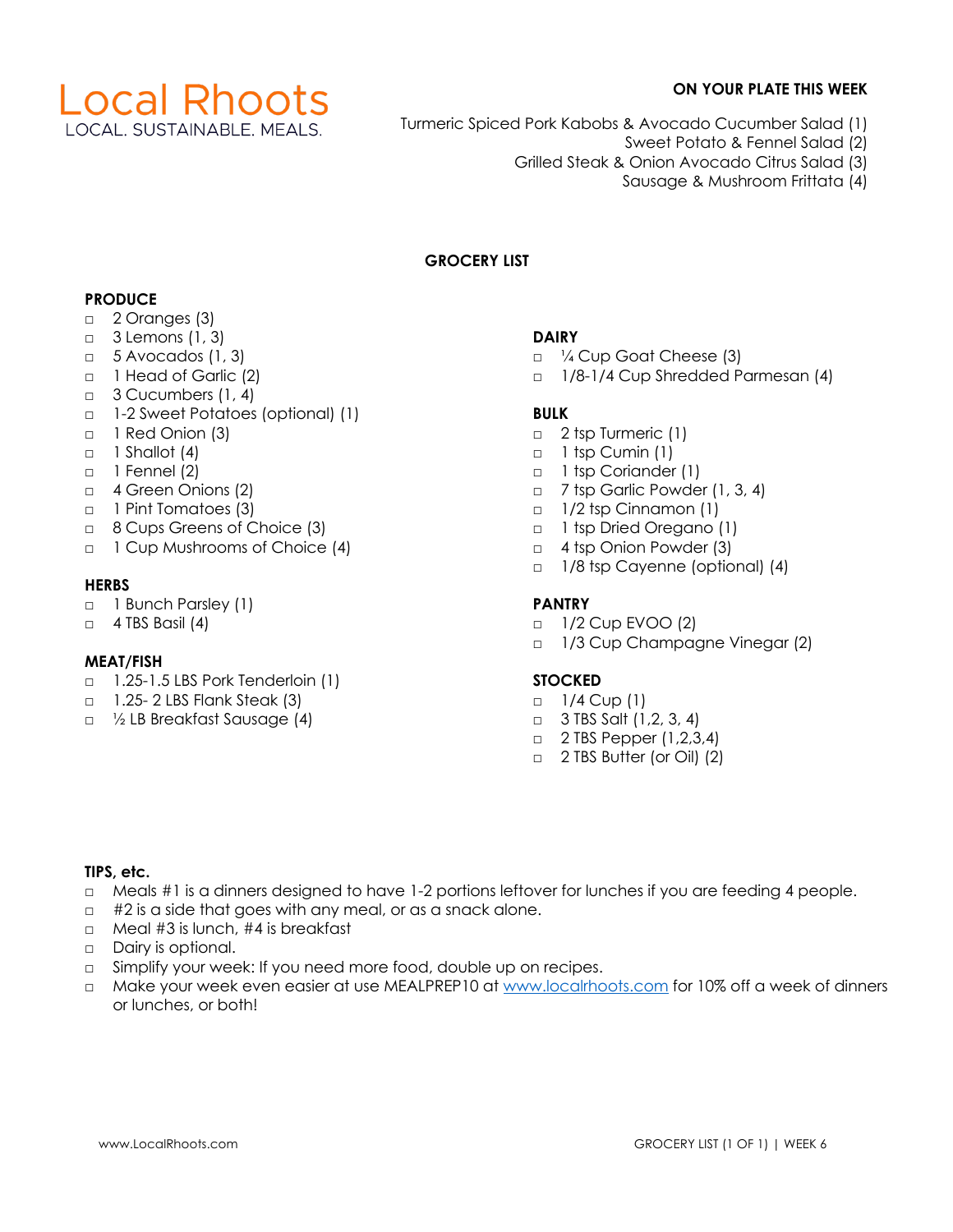

#### **INGREDIENT LIST**

## **Turmeric Spiced Pork Kabobs & Avocado Cucumber Salad (1)**

- □ 1.25-1.5 LBS Pork Tenderloin
- □ 2 Avocados
- □ 2 Cucumbers
- □ 3 Lemons
- □ 1 Bunch Parsley
- □ 2 tsp Turmeric
- □ 1 tsp Cumin
- □ 1 tsp Coriander
- □ 1 tsp Garlic Powder
- □ 1/2 tsp Cinnamon
- □ 1 tsp Dried Oregano
- □ 2 tsp Salt & 1 tsp Pepper
- □ 5 TBS Olive Oil
- □ 1-2 Sweet Potatoes (optional)

## **Sweet Potato & Fennel Salad** (**2)**

- □ 2-3 Large Sweet Potatoes
- □ 1 Fennel
- □ 3 Garlic Cloves
- □ 4 Green Onions
- □ 4 TBS Chive
- □ 1/2 Cup EVOO
- □ 1/3 Cup Champagne Vinegar
- □ 1 TBS Butter
- □ 1/2 tsp Salt & 1/8 tsp Pepper

## **Grilled Steak & Onion Avocado Citrus Salad (3)**

- □ 1.25- 2 LBS Flank Steak
- □ 1 Cucumber
- □ 1 Pint Tomatoes
- □ 1 Red Onion
- □ 8 Cups Greens of Choice
- □ 1 Bunch Cilantro
- $\Box$  3 Avocados
- □ 1 Lemon
- □ 2 Oranges
- □ ¼ Cup Goat Cheese
- □ 4 tsp Garlic Powder
- □ 4 tsp Onion Powder
- □ 1 TBS Salt & ½ TBS Pepper

## **Sausage & Mushroom Frittata (4)**

- □ ½ LB Breakfast Sausage
- □ 1 Dozen Eggs
- □ 1 Shallot
- □ 1 Cup Mushrooms of Choice
- $\Box$  4 TBS basil
- □ 2 tsp Garlic Powder
- □ 1/8 tsp Cayenne (optional)
- □ 3 tsp Salt & 1 tsp Pepper
- □ 1/8-1/4 Cup Shredded Parmesan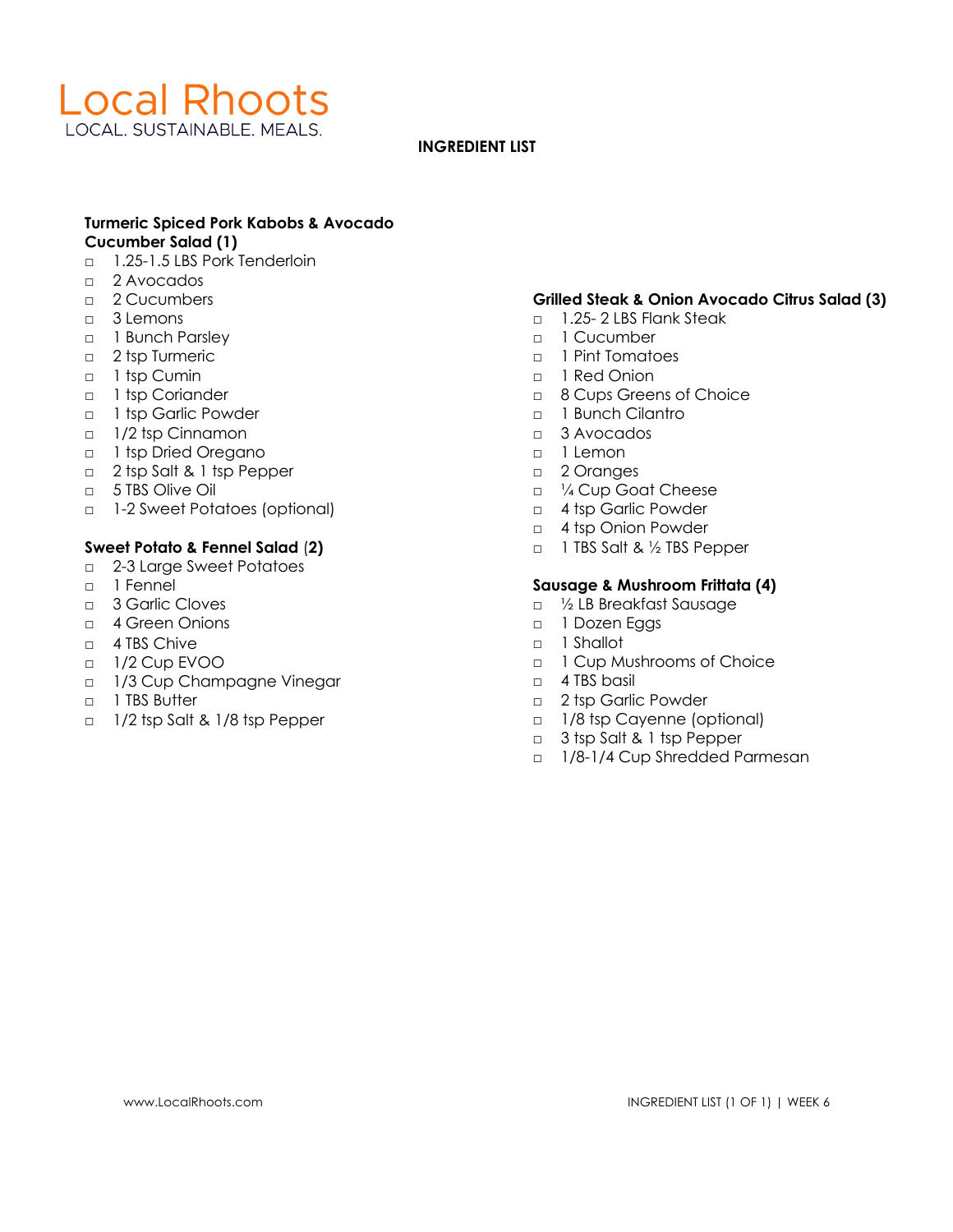

#### **PREP DAY**

# **TOOLS**

- □ 6-8 Kabob Sticks (1)
- □ 1 1-Gallon Freezer Bag (1)
- 5-6 Medium Container with Lid (1.3)

## **PRE-HEAT**

□ Pre-heat oven to 375 and grease a pie dish. (4) (1 Optional)

#### **CHOP**

- □ Finely chop 1 shallot, 1 cup of mushrooms and rough chop 4 TBS Basil, set aside. (4)
- □ Rough chop 1/2 of the parsley, set aside and refrigerate the remainder. (1)

#### **STOVETOP**

- □ In a sauté pan, brown the sausage, transfer to a bowl and set aside. (4)
- □ Return pan to stovetop, add shallot and mushroom. Sauté until it is translucent, about 5 minutes. Add to the bowl with the browned sausage. (4)

#### **MIX**

- □ In a large bowl, whisk 1 dozen eggs with 2 tsp Garlic Powder, 1/8 tsp Cayenne (optional, 3 tsp Salt plus 1 tsp Pepper. (4)
- □ Add the brown sausage, onion and mushroom plus the basil to the egg. Whisk with a fork. (4)

## **BAKE**

- □ Pour the egg mix into the greased pie dish, sprinkle with shredded parmesan (optional). (4)
- □ Bake 30-40 minutes, remove, cover and refrigerate. (4)
- □ OPTIONAL S: wrap sweet potatoes in foil and bake on lower rack with cauliflower for 40 minutes. Remove and refrigerate. (1)

#### **MIX**

- □ Slice pork tenderloin into 1" cubes and add stew to 1-gallon Ziploc then add the chopped parsley. (1)
- □ In a bowl, combine 2 tsp Turmeric, 1 tsp Cumin, 1 tsp Coriander, 1 tsp Garlic Powder, 1/2 tsp Cinnamon, 1 tsp Dried Oregano, 2 tsp Salt, 1 tsp Pepper, 2 TBS Olive Oil plus the juice of 1 lime. (1)
- □ Pour seasoning mix into the bag with the pork and parsley, remove all the air from the bag, seal and squish the bag around to evenly disperse the seasoning. Refrigerate. (1)

## **CHOP**

- □ Evenly divide 4-5 containers with the following, set aside: (3)
	- o 8 Cups of Greens
	- o 1 Cucumber, Diced
	- o 1 Pint Tomatoes
- □ Slice 1 red onion into rounds, toss with olive oil, set aside. (3)

- □ 4-5 Salad Dressing Containers with Lids (3)
- □ 1 Pie Dish or Casserole Dish (4)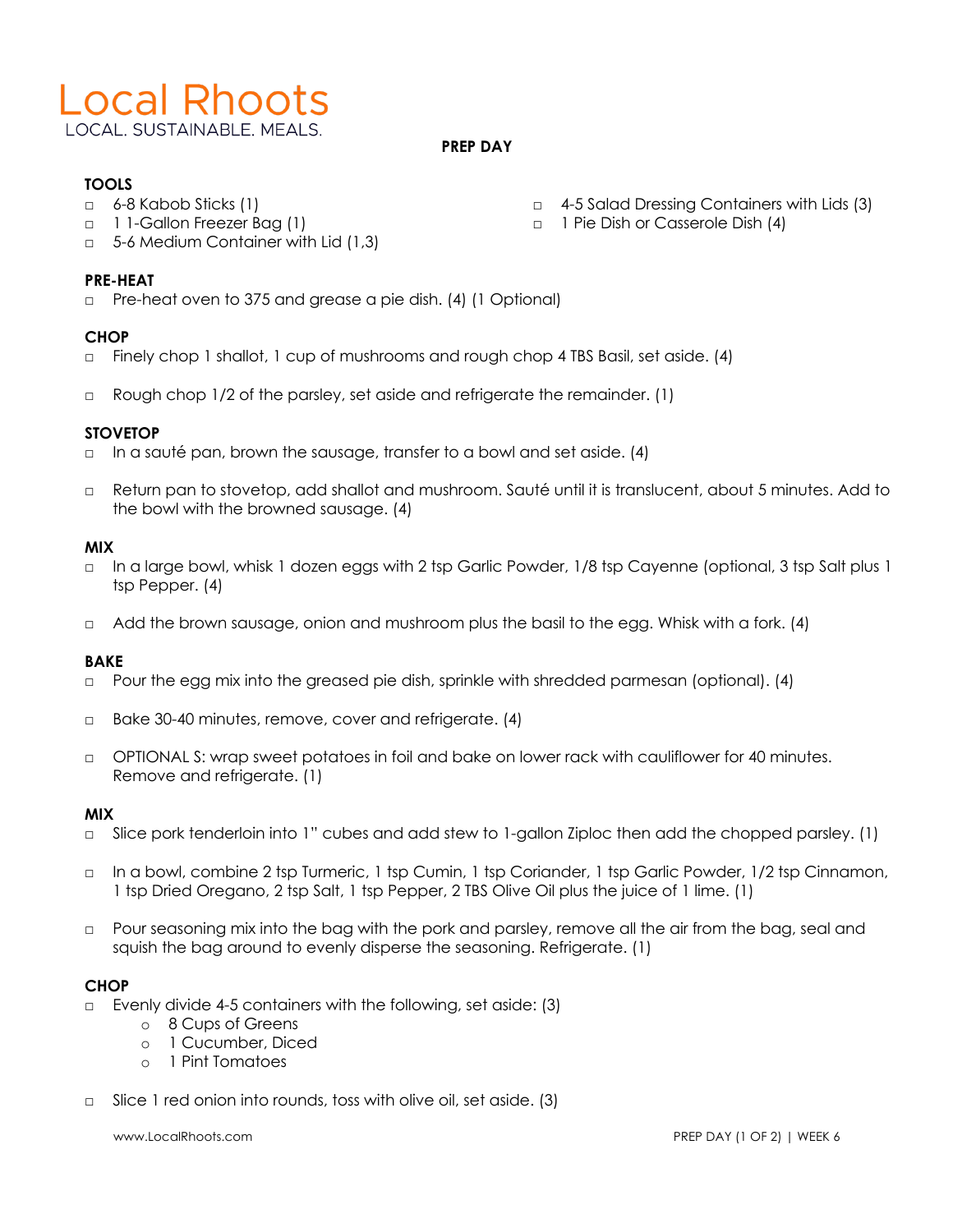# **Local Rhoots**

LOCAL. SUSTAINABLE. MEALS.

# **PREP DAY (cont'd)**

# **CHOP**

- □ Evenly divide 4-5 containers with the following, set aside: (3)
	- o 8 Cups of Greens
	- o 1 Cucumber, Diced
	- o 1 Pint Tomatoes
- □ Slice 1 red onion into rounds, toss with olive oil, set aside. (3)

# **GRILL**

- □ Season flank steak and sliced red onion with salt, pepper and garlic powder. (3)
- □ Turn grill on medium-high heat and grill onions, 5 minutes on one side, then 4 minutes on another. (or more if you like them to have a more caramelized flavor. (3)
- □ Grill steak, 5 minutes on one side, then 4 minutes on the other for medium rare. (3)
- □ Remove steak, cover with foil and allow to sit 5-10 minutes. (3)
- □ Evenly divide grilled onion into the 4-5 containers with salad. (3)
- □ Thinly slice steak against the grain and divide evenly between the 4-5 lunch containers with salad and grilled onion, seal and refrigerate. (3)
- □ In a food processor, add the following, process until smooth, transfer to 4-5 small salad dressing containers with lids and refrigerate: (3)
	- o 1 Bunch Basil
	- o 3 Avocados
	- o 1 Lemon
	- o 1 Orange
	- o 2 tsp Garlic Powder
	- o 2 tsp Onion Powder
	- o Salt & Pepper to Taste